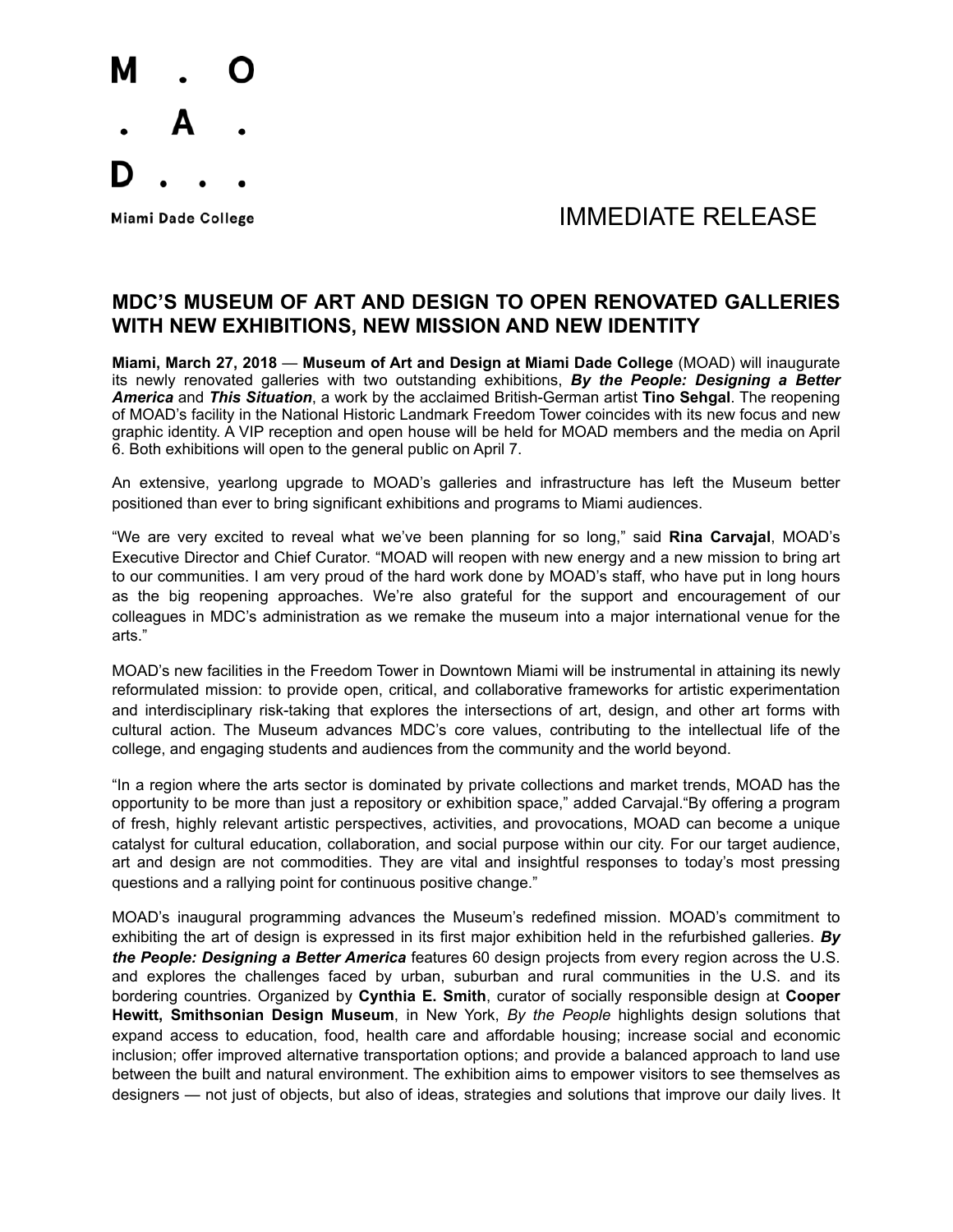

### Miami Dade College The College College College The College The College The Museum of the IMMEDIATE RELEASE

will showcase the innovative and impactful actions generated through design, and inspire creative problem-solving at local, regional, national and even international levels. *By the People* will be on view through Sept. 30.

*This Situation*, a work by **Tino Sehgal**, offers visitors a unique and constantly evolving live experience that radically expands ideas of what art can be. Sehgal creates works that are constructed situations which question the traditional subject-object relationship of visual art. He takes language, singing, dancing, and other modes of behavior as his artistic material, often generating immersive artworks in which interaction between the visitor and the work takes a central position, and focus is placed on ephemeral gestures and the nuances of the audience's experience, rather than any material objects. In Sehgal's works, "interpreters" act out various episodes that may comprise conversation or choreography, often involving the visitors. Originally created in 2007, *This Situation* enables a conversation that questions our self-image as a society and our roles as individuals within that society. Six interpreters enact a discussion in the form of a contemporary salon. They cultivate the visitors' participation in the dialogue that follows, helping to generate a conversational practice that is continually renewed and potentially endless. *This Situation* will be on view through April 29.

*This Situation* is part of *Living Together*, an exciting cross-disciplinary series of programs that commenced in January. *Living Together* includes thoughtful and challenging performances and exhibitions that draw from art, music, theater, politics, and poetry. Spread across the city at a wide array of venues, the series features performances, exhibitions, film and video screenings, readings, talks, and workshops by 17 of the most acclaimed national and international artists, art collectives, musicians and writers that reflect the cultural, social, and political realities of how we live now. *Living Together* seeks to find new ways to think about civic space and citizenship, to instigate actions and conversations that may help to reimagine cities and lives. The curators of *Living Together* are **Rina Carvajal** and **Joseph R. Wolin**, an independent curator based in New York.

MOAD will present the culminating program of *Living Together*, an immersive eight-channel video installation titled *More Sweetly Play the Dance,* by the renowned South African artist **William Kentridge**, from May 19, 2018 to Jan. 20, 2019. Projected on the walls of a gallery, this work encircles the viewer with images of a procession in a blasted landscape. An update of the *danse macabre*, partly filmed live, partly rendered in Kentridge's signature animated style, this parade of death includes a brass band in the lead, followed by people carrying possessions or shrouded bodies, priests, patients dragging their IV drips, skeletons, and a live ballerina who wears a military uniform and carries a rifle. Wooden chairs for the viewers and four megaphones on tripods playing the soundtrack complete the ensemble. Combining elements of medieval allegory with evocations of recent sights such as Syrian refugees and bodies felled by Ebola, Kentridge presents a never-ending carnivalesque reminder of our own mortality that is by turns morbid, chilling, comic, and political. But in the artist's hands, the triumph of death ultimately becomes a celebration of resilience and life.

*Living Together* represents the first program in MOAD's new initiative, *Museum without Boundaries*, which moves out from the walls of the institution and into the city to meet its residents, connecting art, design, performance, and public programs to Miami's daily life. *Museum without Boundaries* aims to open, connect and expand public participation in art at a citywide scale. Venturing beyond traditional exhibition formats, *Museum without Boundaries* encourages interaction and collaboration with and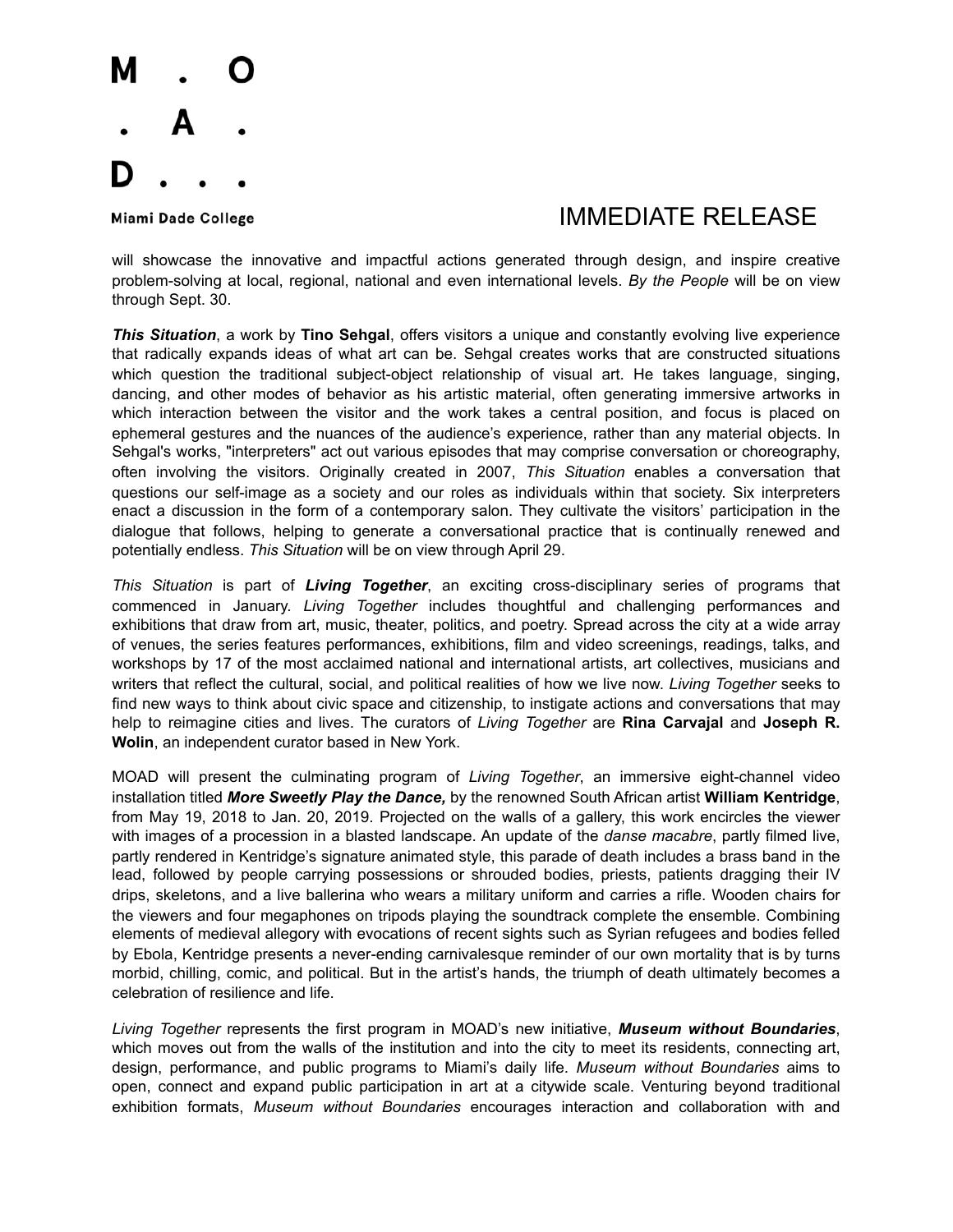

# Miami Dade College The College College College The College The College The Museum of the IMMEDIATE RELEASE

between people in Miami, allowing a plurality of voices to engage in dialogues around pressing cultural and social issues. While MOAD's facility in the Freedom Tower was closed during renovations, *Museum without Boundaries* turned the Museum's focus outwards and maintained an uninterrupted season of programming. In the belief that contemporary art and design can play a vital role in civic and public life, its various programs will encourage alternative ways of making, engaging with, and thinking about art, and spark relationships among people and places that foster a sense of belonging and inclusion.

*Museum without Boundaries* will take place on MDC's campuses, the streets and various community centers and organizations across the city's many neighborhoods. It will also be activated through interactive online components, accessed via MOAD's website, and its mobile and social-media platforms. These initiatives will continue to be a dynamic facet of MOAD's programming and mission after the Freedom Tower's reopening.

MOAD's reopening coincides with a new membership structure, offering patrons a way to support MOAD while gaining benefits like free museum admission for a year, among other perks. Several membership tiers are available, including individual (\$45) and dual/family (\$75), with higher tiers that offer access to private curator-led tours and meet-the-artist events. Memberships and donations to the museum are partly or fully tax-deductible.

The Museum of Art and Design also reopens with a new graphic identity. MOAD's new logo departs from the previous use of the iconic Freedom Tower. The new, more abstract logo, quietly echoing a game of connect the dots, reflects the dynamic direction of the museum's new mission and outreach. "Our new logo, underscores the concept that we are defined by what we do, not where we do it," stated Carvajal. "The dots may be seen as points of connection between the Museum and its audiences, and between one idea and another, helping to find the "big picture" and unexpected networks."

MOAD's new image was designed by Lemon Yellow, a Miami design, branding, marketing and communication studio.

### **WHAT:** *By the People: Designing a Better America* and **Tino Sehgal:** *This Situation*

**WHEN:** April 7–Sept. 30, 2018 (*By the People*) April 7–29, 2018 (*This Situation*) Gallery hours: Wednesday, Thursdays, Fridays and Sundays 1–6 p.m.; Saturdays 1–8 p.m.

> VIP Opening Reception for *By the People*, April 6, 4–6 p.m.; MOAD Open House (by RSVP), April 6, 6–9 p.m.